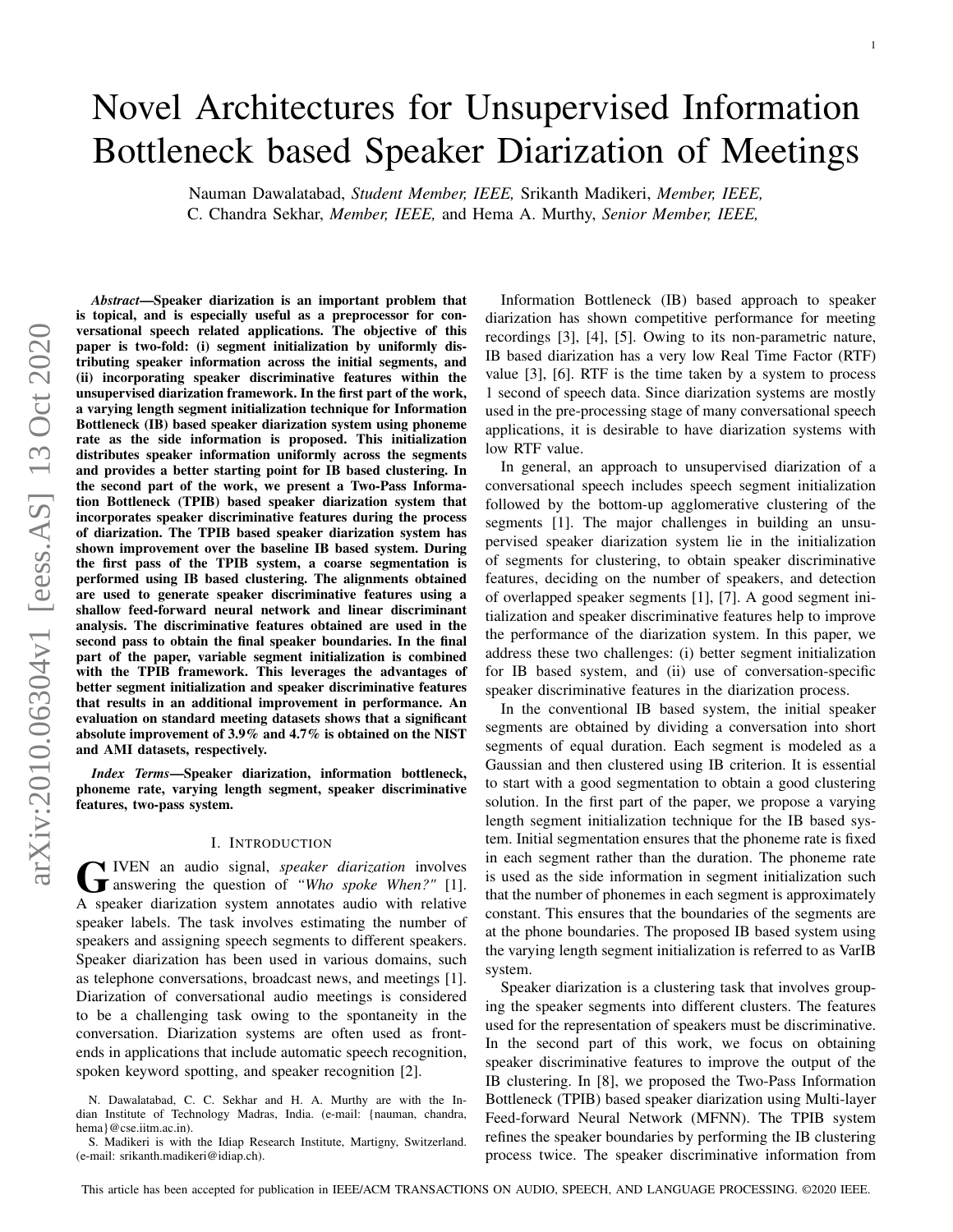the output of the IB system is used to train MFNN based speaker classifier and obtain speaker discriminative features. These features are then used again in the IB system to refine the speaker boundaries.

By design, the RTF of the TPIB system is at least twice the IB system. Training MFNN is inherently an iterative process. To reduce the RTF of the TPIB system, one has to play with the hyperparameters of MFNN (e.g., the number of hidden layers, hidden nodes, etc.). In this work, we propose a computationally simpler alternative to use Linear Discriminant Analysis (LDA) [9]. LDA model can be trained significantly faster than MFNN, thereby reducing the overall runtime of the TPIB system. We also propose a new cluster stopping criterion for LDA based systems. From here onwards, we refer to TPIB systems with MFNN and with LDA as TPIB-NN and TPIB-LDA, respectively. Finally, we propose a TPIB system with the varying length segment initialization using both MFNN and LDA. This system is referred to as the VarTPIB system.

The aim of this work is to propose different architectures for information bottleneck based speaker diarization. The following are the contributions to the paper.

- 1) *Segment initialization*: A varying length segment initialization (VarIB) technique using phoneme rate for information bottleneck based speaker diarization is proposed.
- 2) *Speaker discrimination*: The TPIB-NN system was proposed in [8]. TPIB-LDA system is proposed in this paper as an alternative to TPIB-NN to reduce the RTF. A novel stopping criterion for the TPIB-LDA system is also proposed. We also conduct an experimental study on the combination of latent features obtained using LDA and MFNN.
- 3) *Joint segment initialization and speaker discrimination*: We propose VarTPIB approach, a combination of VarIB and TPIB approaches. It leverages both the benefits, i.e., good segment initialization and better speaker discrimination.

The first two approaches focus on two different ways to improve the speaker diarization system, whereas the third approach jointly leverages the advantages of the first two proposed approaches.

The rest of the paper is organized as follows. Section II presents a review of related approaches to diarization. Section III describes the baseline IB based speaker diarization system. Varying length segment initialization is proposed in Section IV. Section V describes the TPIB and VarTPIB based systems. Different variants of the TPIB and VarTPIB systems are described in this section. Results of experimental studies and analyses of results are presented in Section VI. Finally, Section VII concludes the paper.

## II. APPROACHES TO SPEAKER DIARIZATION

In this section, we discuss different approaches to speaker diarization reported in the literature related to the proposed approaches in this paper.

The performance of speaker diarization systems is dependent on the initialization of the segments to be clustered. In [10], the focus is to have good initial cluster models, leading to a significant reduction in the diarization error rate with minimal human supervision. The approaches in [11], [12] use lexical information along with acoustic cues to improve the speaker diarization performance. It is shown that the lexical information helps to add speaker discriminative information. This approach employs a sequence-to-sequence neural network trained on both lexical and acoustic features. Recently, we proposed a varying length segment initialization technique using the stroke onset rate information to diarize percussion instruments in Carnatic music concerts [13]. It is shown that segment length initialization based on stroke rate improves the performance of the percussion instrument diarization system.

The accuracy of a speaker diarization system is also dependent on the feature representations of speakers. A set of features that better discriminates one speaker from another speaker is preferred for diarization. Short term spectral features such as Mel Frequency Cepstral Coefficients (MFCC) are widely used for the task of speaker diarization [1]. The Mel Filterbank Slope (MFS) features and Linear Filterbank Slope (LFS) features have been shown to be better at speaker discrimination in comparison to MFCC features, owing to the emphasis of higher order formants [14]. Group delay based features have also shown to be better at speaker discrimination over traditional MFCC [15]. The i-vector based approaches have been used to build better speaker models [16], [17]. Linear Discriminant Analysis (LDA) has been used for speaker diarization of telephone data in [18]. Iterative probabilistic LDA adaptation for speaker diarization has been used for French TV recordings in [19].

Recently, data-derived features extracted using Deep Neural Networks (DNNs) are used. In [20], an Artificial Neural Network (ANN) is trained to determine whether a pair of utterances are from the same speaker or not. As the ANN is trained to be speaker discriminative, the features extracted from the ANN can be used to add discriminative feature information to the process of diarization. The approach in [21] used the triplet ranking method for diarization and linking. In [22], a DNN is used to get speaker embeddings. This approach is similar to [20], but the Long Short Term Memory (LSTM) network trained with a triplet loss is used to get the embeddings. In [23], a DNN is trained on large amounts of data to get speaker embeddings. In [24], an LSTM model is used to obtain speaker embeddings and perform spectral clustering on the same. In [25], a bidirectional LSTM is used to measure the similarity between speech segments. The approach in [26] uses SincNet [27] in a Vanilla Transfer Learning (VTL) setup to obtain speaker discriminative embeddings. End-to-end diarization techniques [28], [29] have also been proposed where a single neural network directly outputs the diarized speaker boundaries. DNN based embeddings such as x-vectors [30], d-vectors [31], and c-vectors [32] are speaker discriminative. In [33], a fully-supervised speaker diarization system using Unbounded-Interleaved State Recurrent Neural Network (UIS-RNN) is used in the clustering stage. This technique assumes that high quality time-stamped speaker labels are available for training the UIS-RNN. However, in all cases, the DNNs need to be trained on huge amounts of labeled data.

An incremental transfer learning based approach was proposed recently by us, which uses the "Remember-Learn-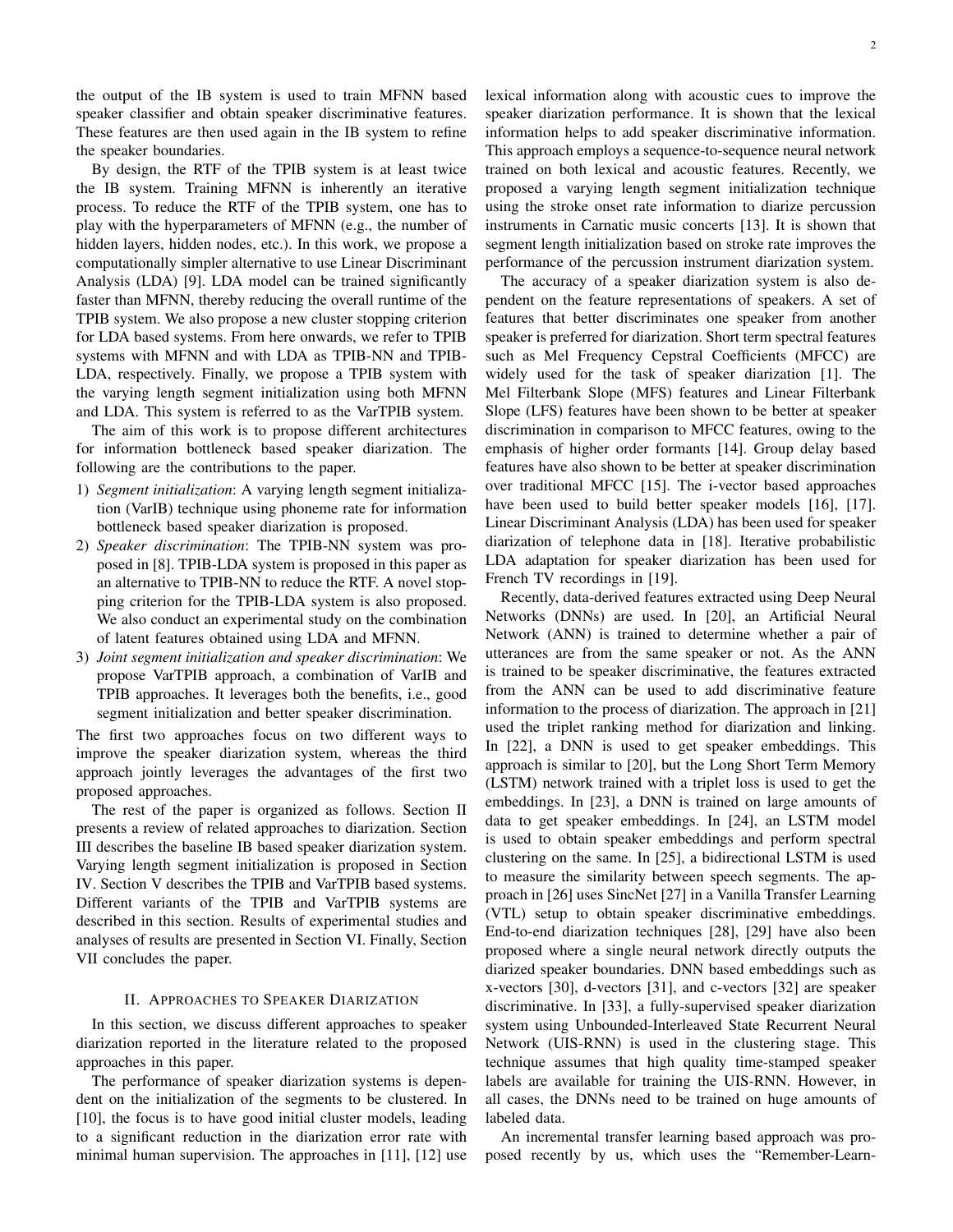

Fig. 1: Illustration of different speaking rates for different speakers. In a window of 15 seconds, speaker A spoke 35 words whereas speaker B spoke around 56 words.

Transfer" approach to continuously learn speaker discriminative information [34]. This reduces the RTF of TPIB (with MFNN) system [8] by 33% (relative) but with minor degradation in the speaker error rate. It uses transfer learning [35], [36] to retain the previously learned parameters, and adapts the parameters for the current conversation. In [37], attempts have been made to use *"Speaker2Vec"* embeddings, where the system is trained on unlabeled data. They have also suggested Neural Predictive Coding (NPC) [38] where a Convolutional Neural Network (CNN) is trained in an unsupervised manner on separate data. Despite several advancements in approaches to diarization, most of the recent approaches are based on deep embedding based techniques where embeddings are obtained in a supervised fashion, which requires a huge amount of speaker labeled data (thousands of hours [39]) for training.

#### III. INFORMATION BOTTLENECK BASED APPROACH

In this section, we briefly describe the agglomerative Information Bottleneck (aIB) based approach to speaker diarization [3].

The agglomerative information bottleneck based approach for speaker diarization is based on the information bottleneck principle [40]. An audio conversation is divided into fixed duration segments. Let **X** be a random variable representing a set of segments in the conversation. Let **Y** be a random variable denoting a set of relevance variables that specify relevant information about the speaker in each segment. Let **C** be a clustering solution to **X**. Each segment is assumed to contain only one speaker and is modeled by a Gaussian distribution. In the Gaussian Mixture Model (GMM) based modeling, the speaker information is represented by the components of the GMM. Thus, the relevance variable **Y** represents the components of the GMM trained on the speech segments of an audio conversation. Bottom-up clustering is performed in the posterior space of the Gaussian components. The IB based approach clusters a set of segments **X** into a set of clusters **C**

such that it captures as much relevant information as possible about **Y**. Thus, the objective function  $\mathcal{F}$  is given by

$$
\mathcal{F} = \mathbf{I}(\mathbf{Y}, \mathbf{C}) - \frac{1}{\beta} \mathbf{I}(\mathbf{C}, \mathbf{X})
$$
 (1)

where I(.) denotes the mutual information and  $\beta$  is a Lagrange multiplier. The mutual information preserved  $I(Y, C)$  is maximized while the mutual information  $I(C, X)$  is minimized.

The Normalized Mutual Information (NMI) given by  $\frac{I(Y,C)}{I(X,Y)}$ is used as the stopping criterion [3]. Once clustering terminates, the output is resegmented using Kullback-Leibler Hidden Markov Model (KL-HMM) [4]. The IB based diarization is used as the baseline benchmark for comparison of the work reported in this paper.

# IV. VARYING LENGTH SEGMENT INITIALIZATION FOR IB (VARIB) BASED DIARIZATION

The first step in IB based diarization [3] is the segmentation of an audio conversation into short segments of equal size. Posteriors estimated from these segments are then clustered using IB based approach, as explained in Section III. The segment length does not change throughout the clustering process. Thus, the segments must be appropriately initialized in the IB based system. Uniform segment initialization is not always an optimal strategy. For instance, it can be seen from Fig. 1 that in 15 seconds speaker A spoke around 35 words, whereas speaker B spoke around 56 words in the same amount of time. The speaking rate can vary significantly across different speakers. The fixed length segment initialization may lead to a non-uniform (unequal) number of phonemes across segments. This may lead to the non-uniform presence of speaker information across initial segments. As a consequence, the parameters of the Gaussian model and the estimates of posteriors for clusters with fewer phonemes can be poor.

Motivated from [10], [11], and [13], we propose a varying length segment initialization technique to address this problem. [10] focuses on good initialization of clusters. In [11], it is shown that the lexical information adds speaker discriminative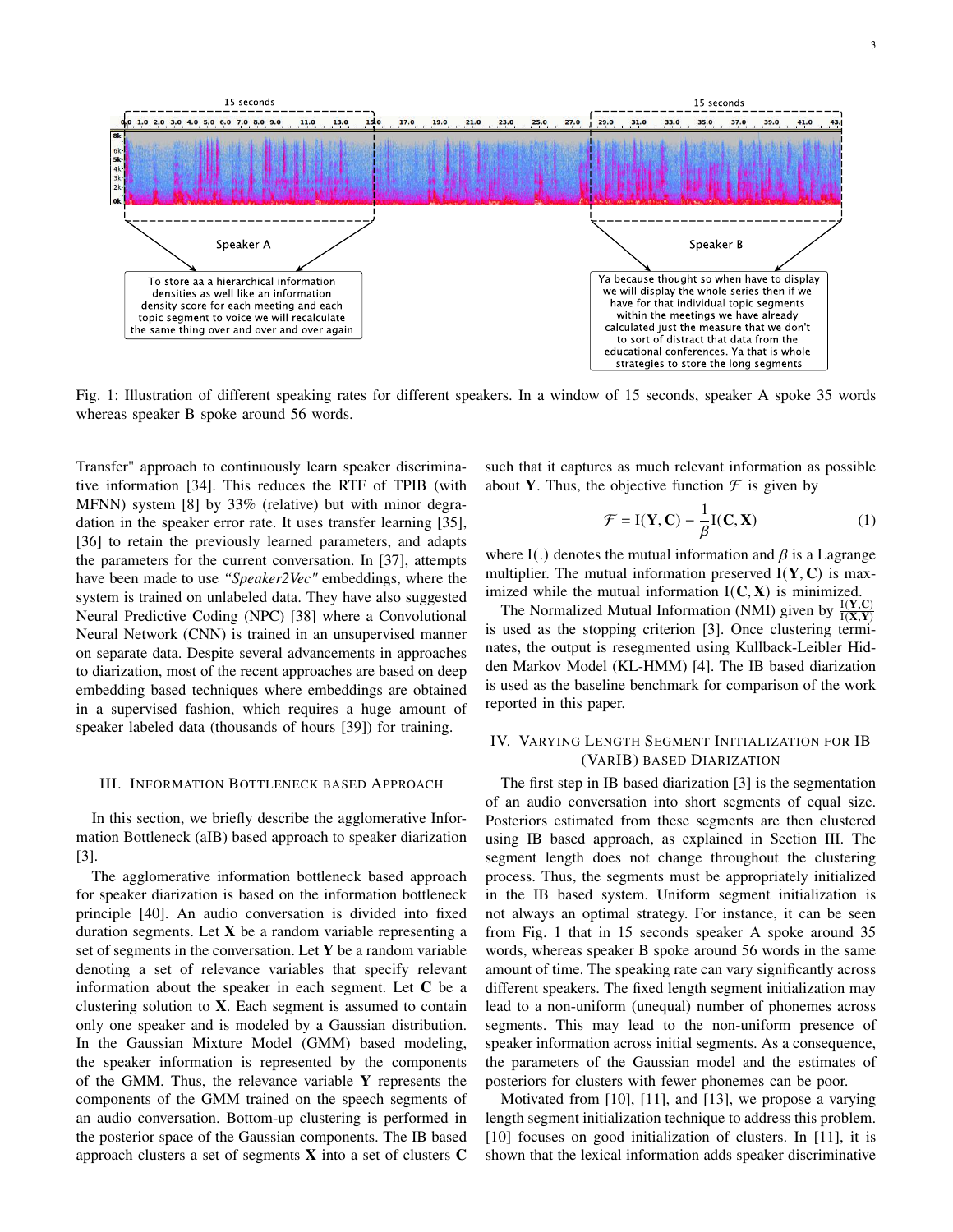

Fig. 2: Block diagram of VarIB based speaker diarization system.

information to the diarization process. In [41], group-delay processing is used to obtain the onset boundaries of strokes in a percussive instrumental music recording. The information about the instrument is concentrated in the strokes. In [13], the stroke rate is used as side information to initialize the segments for diarization such that the number of strokes (information about the instrument) across segments is approximately the same.

The speaker's information is present in the phonemes. Phoneme rate is used to perform varying length segment initialization such that the number of phonemes is approximately the same across segments. Phoneme boundaries are obtained using *PhnRec* phoneme recognizer [42]. A range of durations in the interval  $[minLen, maxLen]$  is permitted. The chosen duration approximately corresponds to a fixed number of phonemes, as defined by  $phnRate$ , a hyperparameter. Here,  $minLen$  and  $maxLen$  are the minimum and maximum lengths of segments allowed, respectively. The objective function  $\mathcal{F}_{var}$ is given by

$$
\mathcal{F}_{var} = \mathbf{I}(\mathbf{Y}, \mathbf{C}) - \frac{1}{\beta} \mathbf{I}(\mathbf{C}, \mathbf{X}_{var})
$$
 (2)

where **Xvar** represents the varying length segments. The complete block diagram of the proposed VarIB system is shown in Fig. 2.

The length of each segment is bounded between *minLen* and maxLen such that it has the phnRate number of phonemes. The number of varying length segments is dependent on these three hyperparameters. These hyperparameters ensure that the number of segments is neither too small nor too large. Since the speaker's information is present in the set of phonemes he/she speaks, distributing an equal number of phonemes across the segments may lead to the same amount of information in each segment in a recording. Since one Gaussian is used to model a segment, the proposed initialization approach ensures that a similar amount of information is used in modeling a Gaussian component from every segment. Hence, the Gaussian models and the posteriors obtained using these models are expected to be better than those in the fixed length segment initialization in the IB based system.

The algorithm for varying length segment initialization is given in Algorithm 1. Here,  $ptr$  is a pointer that points to the current time instant in the audio. The function  $getPhnList(t_1, t_2)$  returns the start and end times (boundaries)

# Algorithm 1: Varying Length Segment Initialization

# Input:

*Phoneme boundaries, minLen, maxLen, and phnRate* 

# Output:

: *List of varying length segments*

# Main Loop:

```
ptr = 0while ptr < len(audio) do
    \hat{start} = \hat{p}end = ptr + minLenif end \geq len(audio) then
        \{start, len(audio)\}\Rightarrow X_{var} // for the final segment
    end
    list_A = getPhnList(start, end)if len(list_A) \geq phnRate then
        \{start, end\} \Rightarrow X_{var}ptr = endelse
       list_B = getPhnList(end, start + maxLen)if (len(list_A) + len(list_B)) \leq phnRate then
            end = list_{B}(len(list_{B}))\{start, end\} \Rightarrow X_{var}ptr = endelse
            \Delta phnRate = phnRate - len(list_A)end = list_{B}(\Delta phnRate)\{start, end\} \Rightarrow X_{var}ptr = endend
    end
end
```
of phonemes between time instants  $t_1$  and  $t_2$ . Given phoneme boundaries,  $minLen$ ,  $maxLen$ , and  $phnRate$ ; the algorithm returns the boundaries of varying length segments. It may be noted that only phoneme boundaries are used.

#### *A. Posterior Estimation using Varying Length Segments*

A Gaussian component is modeled for each of the varying length segments. The components collectively form a GMM. The frame-level posteriors are obtained as given below.

$$
P(y_i|f_k) = \frac{a_i N(f_k, \mu_i, \Sigma_i)}{\sum_{j=1}^{N} a_j N(f_k, \mu_j, \Sigma_j)}
$$
(3)

where  $f_k$  denotes a feature vector of a frame. Here,  $\mu_i$ ,  $\Sigma_i$ , and  $a_i$  are the mean vector, covariance matrix, and the mixture coefficient for the  $i$ -th component in the GMM, respectively.  $a_i$  is given by,

$$
a_i = \frac{T_i}{\sum_{j=1}^{N} T_j} \tag{4}
$$

where  $T_i$  is the duration of the *i*-th segment in seconds, and N is the total number of varying length segments to be clustered. Segment level posteriors are obtained by averaging the framelevel posteriors for the frames in the segment. The segment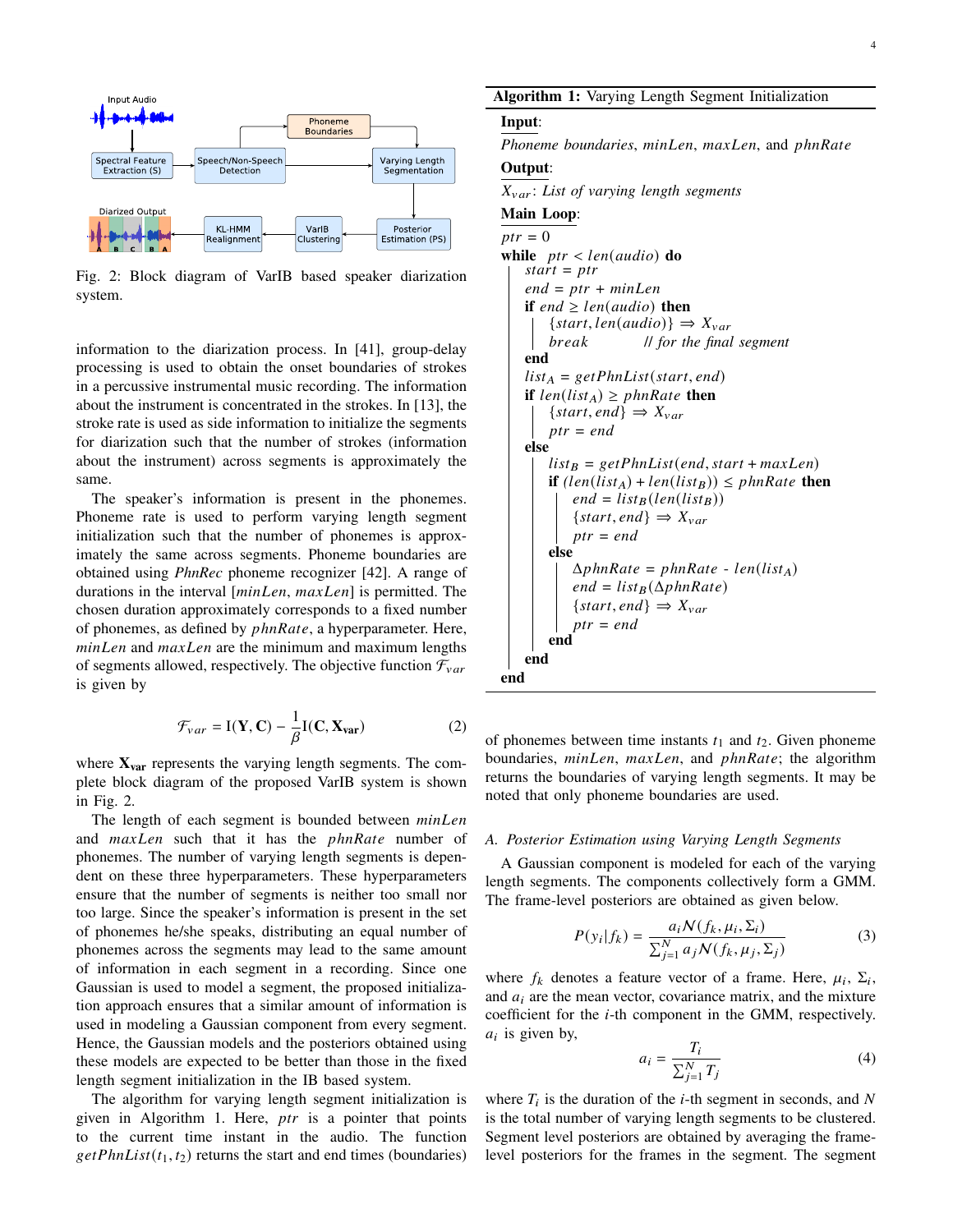

(a) No. of phonemes in fixed length segments



(c) No. of phonemes in varying length segments





Fig. 3: Distribution of information across segments for fixed length segment initialization and varying length segment initialization.

level posteriors are then used in IB based clustering, followed by one step of KL-HMM based realignment to adjust the speaker boundaries.

# *B. Information Distribution Across Segments formed using Fixed and Varying Duration Segment Initialization*

Figures 3(a) and 3(c) show the number of phonemes in different segments for fixed length (2.5 sec) segment initialization and for varying length segment initialization  $(phnRate=23)$ on a sample meeting recording taken from the development dataset, respectively. Segments are sorted in descending order of the number of phonemes in a segment. The difference in the number of segments for the two cases is due to the respective segment initialization method. It can be seen that the number of phonemes is distributed unevenly in the fixed duration segment initialization. In contrast, in the varying length segment initialization, most of the segments have approximately the same number of phonemes.

Figures 3(b) and 3(d) correspond to the distributions of segments based on number of phonemes for Figures 3(a) and 3(c), respectively. Long tails on the left and right correspond to low speaking rates and high speaking rates, respectively. It can be seen that the distribution in Fig. 3(d) is peaky (less variance) compared to the distribution in Fig. 3(b). The distribution in Fig. 3(d) peaks at 23 number of phonemes, indicating that most segments comprise of  $23$  (here,  $phnRate$ ) phonemes. The region to the immediate left of the peak represents segments

from slow  $\left( \langle \ \rangle \ \text{phnRate} \right)$  speaking parts, whereas the region right to the peak shows short segments in fast  $(> phnRate)$ speaking regions. The segments in the faster speaking regions are set to *minLen* duration, whereas other segments are of lengths between  $minLen$  and  $maxLen$ .

It should be noted that both the distributions include short speech segments of duration less than  $minLen$  in the proposed system and segments less than the fixed duration in the baseline IB system. These segments are the residual segments that result when big chunks of audio are divided into short uniform or varying length segments, as can be seen from Figures 3(b) and 3(d), respectively. The distribution of residual segments is observed in the extreme left tail of the distributions. However, the number of such short residual segments is small and is less than (or equal to) the number of speech regions in a conversation audio.

# V. TWO-PASS IB (TPIB) AND VARYING LENGTH TWO-PASS IB (VARTPIB) BASED FRAMEWORK

In this section, we propose TPIB and VarTPIB approaches to include speaker discriminative features within the IB clustering framework. This section first describes the general Two-Pass IB (TPIB) and Varying Length Two-Pass IB (VarTPIB) based frameworks for speaker diarization, as shown in Fig. 4. We then describe different discriminative models (MFNN and LDA) used in this framework.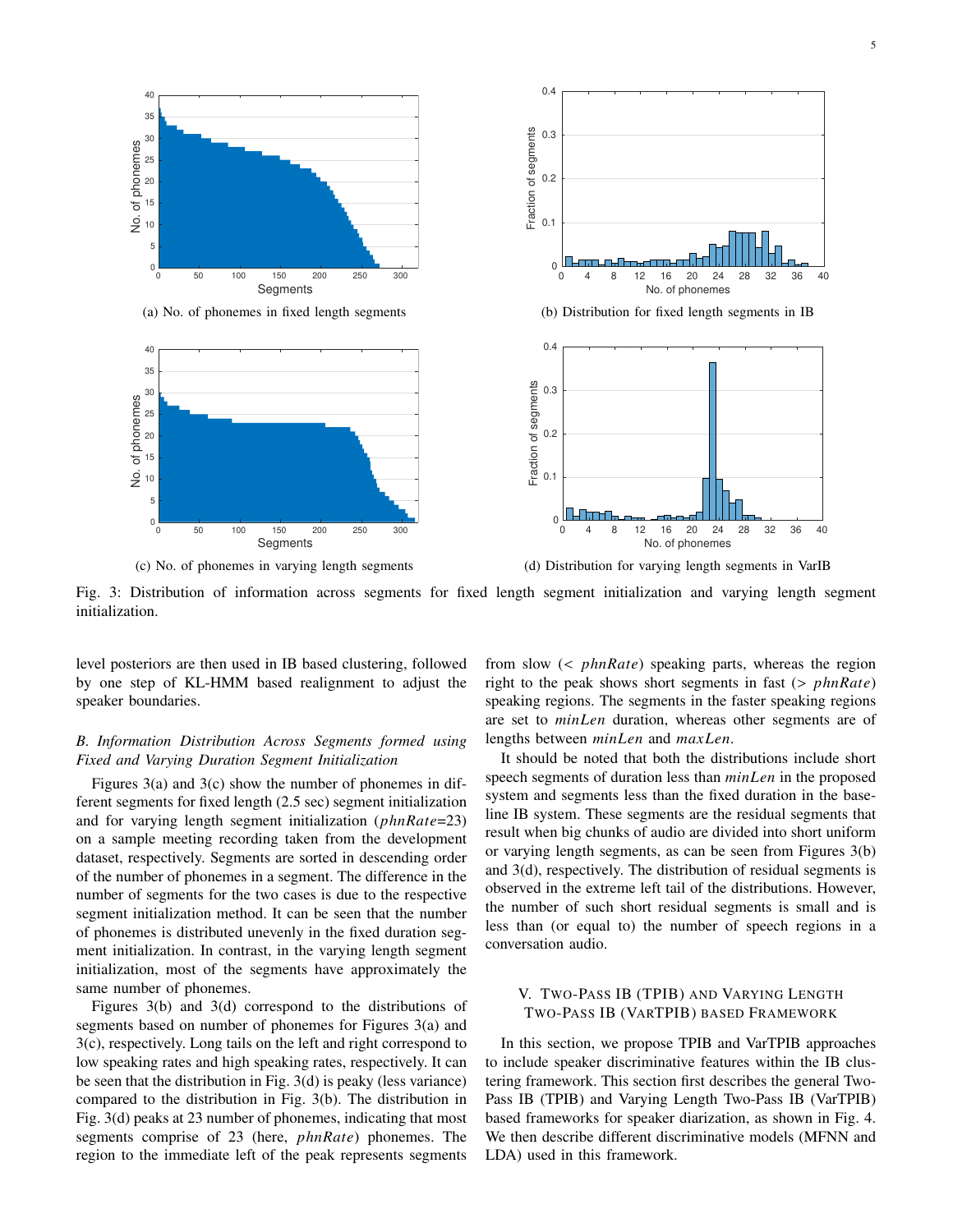

Fig. 4: Two-Pass IB (TPIB) and Varying Length Two-Pass IB (VarTPIB) based frameworks for speaker diarization. The KL-HMM based realignment after the first pass and the orthogonalization are performed only when a neural network model is used as the speaker discriminative model. The VarTPIB system uses phoneme rate as side information for segment initialization, while the TPIB framework uses a fixed duration segment initialization.

The TPIB-LDA approach presented in this section is an extension to our previous work [8] where the TPIB-NN (as discussed later in this section) system was first introduced. The VarTPIB approaches proposed in this section is the combination of VarIB and TPIB approaches. In general, the TPIB and VarTPIB framework consists of the following stages.

- *Spectral Feature Extraction:* This stage takes a conversational audio as input and extracts acoustic features. Speech/non-speech segments can be identified using a Speech Activity Detection (SAD) [43].
- *Segment Initialization:* Input audio is divided into short segments of uniform duration in the TPIB framework. The segment length is usually fixed to 2.5 seconds [3]. VarTPIB approach initializes segments based on phoneme rate information as given in Algorithm 1.
- *Posterior Estimation:* Each of the *N* segments in the TPIB approach is initially modeled by a single Gaussian. These  $N$  Gaussians are used to build a GMM. The posterior for each frame of speech  $f_k$  for the *i*-th GMM component is computed using Equation (3) with mixture coefficients set to the value of  $1/N$ . The posteriors are then averaged over the frames in the segment to obtain segment level posteriors. Finally, each segment is represented by an  $N$ -dimensional posterior vector  $(P_s)$ . The frame level and the segment level posterior estimation for VarTPIB is the same as explained in Section IV-A.
- *First Pass:* The segment level posteriors obtained are then clustered in a bottom-up fashion using the IB (or VarIB) approach as described in Section III (or IV). The clustering is stopped when NMI reaches a threshold value. Once clustering is completed, the speaker boundaries are refined using the KL-HMM [4] based approach.
- *Discriminative Model Training:* This stage takes the spectral features and the cluster labels for a feature vector from the first pass as input. Assuming that the number of speakers obtained during the first pass is correct, a classifier is trained

to discriminate between the speakers obtained in the first pass. Clusters smaller than a threshold duration (< 3 sec) obtained in the first pass are pruned out and not considered in training the classifier. The discriminative model is chosen such that the time taken to train the model is small. Different discriminative models used in this work are discussed in Section V-A.

- *Latent Representation Extraction:* The discriminative model trained in the previous step is used to project the spectral features onto a latent space where the features are discriminative. The projection onto the latent space varies based on the discriminative model used.
- *Orthogonalization:* The discriminative features are then subjected to Principal Component Analysis (PCA). At the end of this process, the feature directions are orthogonal, leading to a diagonal covariance matrix, a requirement for IB based clustering<sup>1</sup>. The features obtained after orthogonalization are referred to as the Latent Features (LF). The latent features form a stream like the spectral feature stream.
- *Posterior Estimation for Latent Feature Stream:* In the TPIB framework, the LF stream for conversation audio is first uniformly segmented. The posteriors are then obtained as given in Equation (3), where  $a_i$  is set to  $1/N$  for TPIB system. The frame-level posteriors are then used to obtain segment level posteriors  $(P_z)$ . Segment level posteriors  $(P_z)$ for VarTPIB framework is calculated from the LF stream as mentioned in Section IV-A.
- *Second Pass:* The IB (or VarIB) based clustering is performed on  $P<sub>z</sub>$  in the second pass. Finally, one step of KL-HMM [4] based realignment is performed to refine the speaker boundaries that forms the final output of the TPIB/VarTPIB framework.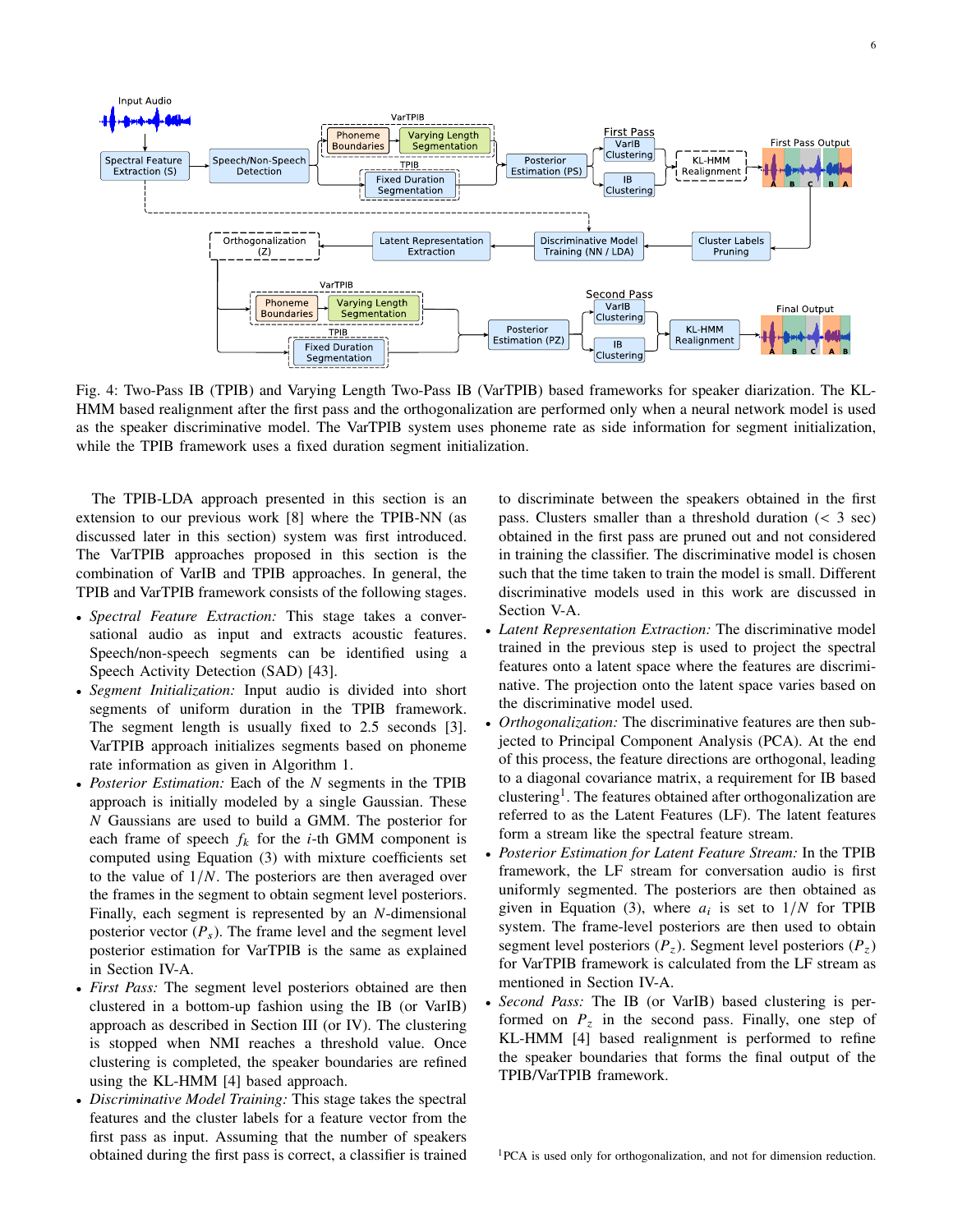# *A. Speaker Discriminative Models in the TPIB and VarTPIB Frameworks*

In this section, we describe two methods used in the *Discriminative Model Training* stage of TPIB/VarTPIB framework.

*1) Mutli-Layer Feed-Forward Neural Network (MFNN):* After obtaining the speaker boundaries from the first pass, an MFNN is trained to classify the speakers in a conversation. The inputs to the MFNN are the spectral features of the frames. The labels obtained from the first pass are used as the desired output. To keep the RTF of the entire system low, a shallow MFNN with two hidden layers is used. Sigmoidal activation functions are used in the hidden nodes in the first hidden layer and linear nodes are used in the second hidden layer. The MFNN is first trained using gradient descent to classify speakers with cross-entropy loss function. Once the MFNN is trained, the spectral features of a frame of speech are given as input to the MFNN to obtain corresponding latent representation from the second hidden layer. The latent features obtained after orthogonalization are denoted as  $LF_{NN}$ . The  $LF_{NN}$  obtained from the trained MFNN are used as a feature stream during the second pass of IB clustering. The remaining steps are identical to those presented in Section V. The two pass IB/VarIB system with discriminative features obtained using an MFNN is referred to as TPIB-NN/VarTPIB-NN. Although care has been taken in TPIB-NN/VarTPIB-NN to keep the number of model parameters small, the run-time of TPIB-NN/VarTPIB-NN system is comparatively high because of the back-propagation algorithm used to train the MFNN. However, the RTF is still well below 1.0 (as mentioned later in Table V).

*2) Linear Discriminant Analysis (LDA):* In this section, we propose to reduce the RTF of TPIB-NN and VarTPIB-NN systems by using a non-iterative discriminative method. The LDA can be performed in significantly less amount of time than the MFNN based method. The TPIB/VarTPIB system using LDA as speaker discriminator is denoted as TPIB-LDA/VarTPIB-LDA. The spectral feature extraction and the posterior estimation stages are identical to those discussed in Section V. The following stages are different from that of TPIB-NN/VarTPIB-NN system (i.e., Section V-A1).

In TPIB-LDA/VarTPIB-LDA, the IB clustering process in the first pass is stopped when the total number of clusters reaches a fixed number. This is because the upper limit on the reduced dimension in the LDA is one less than the number of classes (speaker clusters). When the number of speakers is small, the LDA based dimension reduction can lead to a significant loss of information. In the proposed system, LDA is used to obtain discriminative latent features and not for dimension reduction. The number of clusters is chosen empirically based on the performance on the development data. This is not required in case of TPIB-NN/VarTPIB-NN system as the number of nodes in the second hidden layer can be kept as high as the input spectral dimension itself. Details of the stopping criterion for LDA based systems is discussed in Section V-B. The realignment can result in a significant reduction in the number of speaker clusters as



Fig. 5: NMI and cluster purity at different iterations (number of clusters) in IB based bottom-up clustering for a recording.

smaller clusters may get assigned to a bigger cluster. Thus, unlike TPIB-NN/VarTPIB-NN system, KL-HMM realignment is not performed after the first pass of IB clustering in TPIB-LDA/VarTPIB-LDA. This is indicated by a dotted block in Fig. 4.

The cluster labels from the first pass along with the spectral feature stream are used, and LDA is applied. We then extract the latent representation by projecting spectral features onto the LDA space. The obtained latent representation is referred to as  $LF<sub>LDA</sub>$ . The input spectral features are already independent, and the LDA performs a linear transformation which retains the independence among the features even in the latent space. Hence, latent representations are not subjected to orthogonalization. The second pass of IB based clustering is performed on  $LF_{LDA}$  with NMI as the stopping criterion.

# *B. Stopping Criterion for TPIB-LDA and VarTPIB-LDA Systems*

A proper stopping criterion in diarization is crucial as it affects the final diarization error rate (DER) [7]. Stopping the clustering process at the number of clusters less than the actual number of speakers is termed as over-clustering, and the opposite is referred to as under-clustering [1]. Under-clustering is preferred to over-clustering, as over-clustering can lead to merging of many speakers into a single cluster [7], [44]. Fig. 5 shows the NMI and cluster purity<sup>2</sup> at different iterations in IB based bottom-up clustering. It can be seen that as the number of clusters decreases, the NMI and cluster purity keeps on decreasing. The clusters become impure (multiple speakers are in one cluster) as the bottom-up clustering proceeds. This leads to an increase in the DER.

The number of speakers in a recording can be as small as two. Unlike MFNN, there is less flexibility in LDA with respect to the choice of the number of dimensions, as the number of dimensions is decided by the number of classes. The LDA reduces the dimension maximum to the *number of classes - 1*. For example, the LDA could reduce the MFCC feature dimension from 19 to 1 when there are only two speakers in a conversation. This dimension reduction is highly lossy. Hence, to avoid the loss of speaker information, we

<sup>2</sup>Cluster purity is calculated using open source tool *pyannote metric* [45].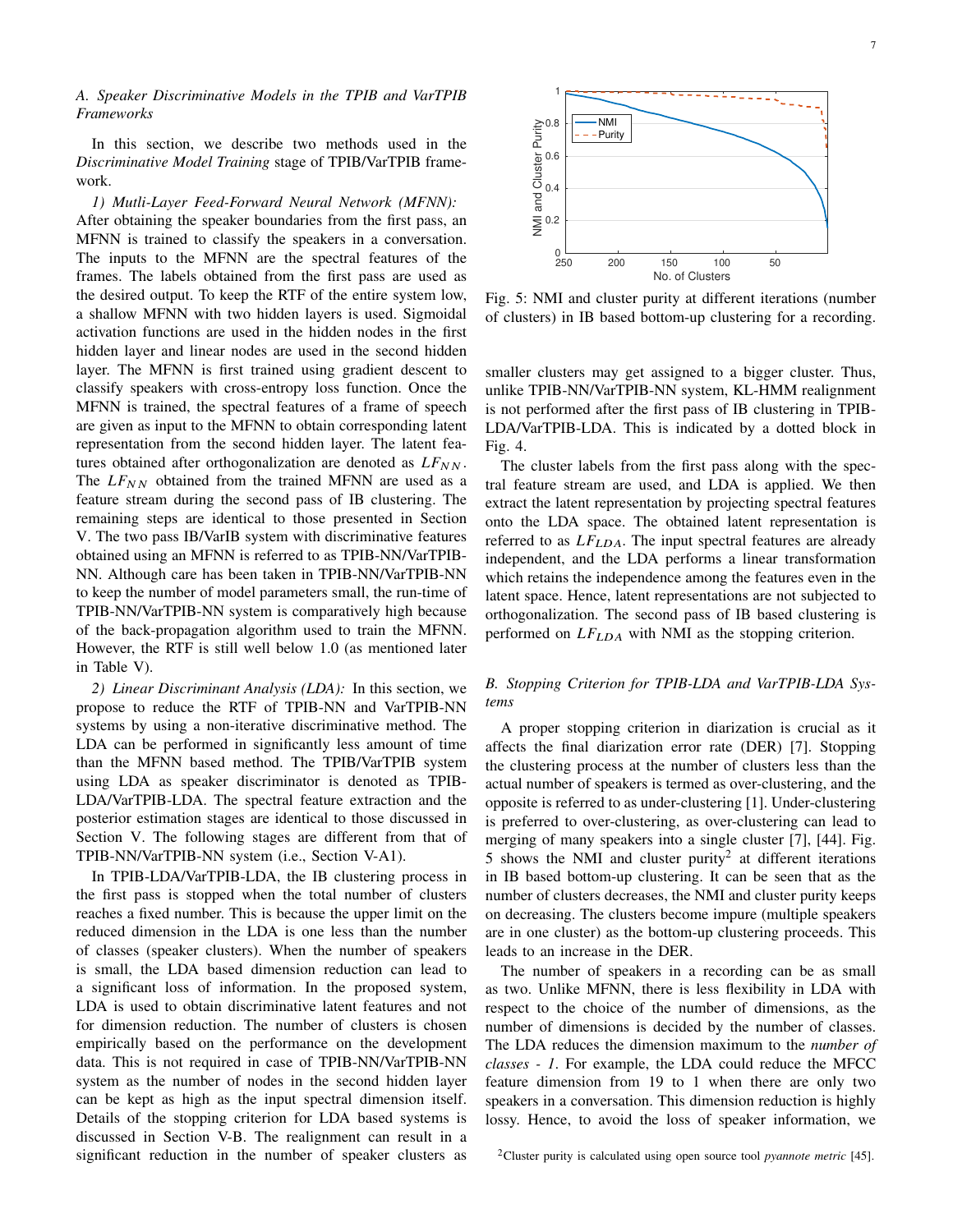

Fig. 6: Size of each cluster given as a fraction of the length of recording for 4 different recordings in development dataset for TPIB-LDA system. The clusters are sorted in the descending order of their sizes.

propose to stop the first pass of the TPIB-LDA and VarTPIB-LDA systems at a larger number of clusters (here, 20). This under-clustering in the first pass of IB clustering eliminates the problem of loss of speaker information.

Since LDA performs linear discrimination among the speakers in the output of the first pass, it can separate similar speakers when the first pass is under-clustered. Fig. 6 shows the sizes of different speaker clusters sorted in descending order for 4 recordings taken from the development set. The plots show the cluster sizes when the number of clusters is 20. It can be seen that all the recordings have two or three dominating speakers. The top four or five clusters contribute to more than 95% of the speaker segments while the rest of the clusters have negligible size. The small size clusters have small prior and hence do not contribute much when LDA is performed.

#### *C. Conversation-Specific Speaker Discriminative Features*

Most of the approaches to find speaker discriminative features for speaker diarization task directly use techniques used in the speaker recognition domain. The amount of training data required to define a global speaker discriminative space robustly can be quite large. In the task of speaker recognition, it is necessary to find a global set of speaker discriminating features for a large number of speakers. Finding a universal set of speaker discriminative features is a difficult problem. Further, the notion of the universal number of speakers is not well defined which makes the task more complicated. On the other hand, in a speaker diarization task, the system is only required to discriminate between speakers in the given conversation recording. The number of speakers in a conversational recording is very small (typically of the order of 2-10). Therefore, only the relative discriminating characteristics need to be found. Hence, finding speaker discriminative features for speaker diarization task is relatively simple.

In the TPIB/VarTPIB architectures, the discriminator model is trained to discriminate the speakers in the current conversation recording. Hence, the latent features obtained from the model are expected to be speaker discriminative specific to the current recording. It is important to note that the proposed architectures do not use any external data (labeled or unlabeled) to train the models to obtain speaker discriminative features. Since discriminative models are trained on a recording that is to be diarized, the TPIB/VarTPIB systems do not

TABLE I: AMI meeting datasets.

| $AMI-1$ | ES2008c, ES2013a, ES2013c, ES2014d, ES2015a,<br>IS1001c, IS1007a, IS1008c, IS1008d, IS1009c |
|---------|---------------------------------------------------------------------------------------------|
| $AMI-2$ | ES2010b, ES2013b, ES2014c, ES2015b, ES2015c,<br>IS1004b, IS1006c, IS1007c, IS1008a, IS1009d |

suffer from an unseen class (speakers) problem. Conversationspecific speaker discriminative features are obtained during the diarization process itself.

#### VI. EXPERIMENTAL STUDIES

In this section, we demonstrate the effectiveness of the proposed architectures on standard meeting conversation datasets.

#### *A. Datasets, Features and Evaluation Measure*

*Datasets:* Experiments are performed on the following standard NIST-RT datasets from Linguistic Data Consortium [46]: RT-04Dev, RT-04Eval, and RT-05Eval. The subsets of Augmented Multi-Party Interaction (AMI) corpus [47] are also used in our experiments. All datasets contain recordings of conversational audio meetings. The list of meeting IDs from AMI datasets recorded at Idiap (IS) and Edinburgh (ES) is given in Table I. The datasets are also used in [8] and [34] for evaluation. The number of speakers in the NIST dataset varies from 3 to 10. There are four speakers in each of the AMI recordings. RT-04Dev is used as the development dataset to tune hyperparameters of all models, and the remaining datasets are used for testing. Multiple distant microphone (MDM) data is used for each meeting after beamforming using *BeamformIt* [48].

*Features:* Since the focus of this work is on the different architectures and not on the feature side, we demonstrate the effectiveness of the proposed approaches on most widely used standard Mel Frequency Cepstral Coefficients (MFCC) features. MFCC of 19 dimensions extracted from 26 filterbanks<sup>3</sup> are used as spectral features [3] [4] [14]. These MFCCs are obtained with 25ms window length and 10ms shift.

<sup>&</sup>lt;sup>3</sup>Overall SERs across all datasets on baseline IB system is better than that reported in [8] as we use 26 filterbanks in this paper as opposed to 40 filterbanks in [8].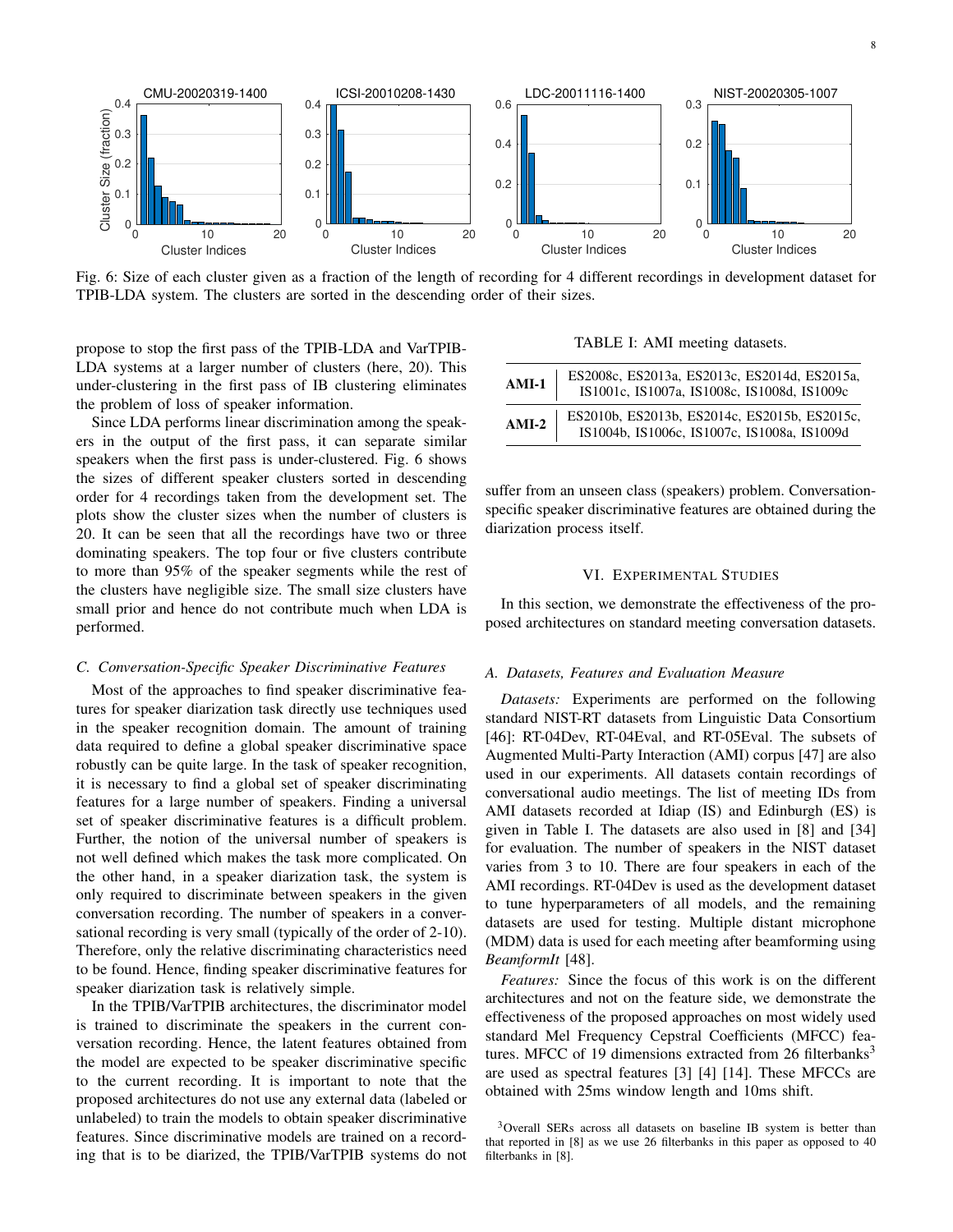

Fig. 7: SERs on development data as a function of window length in terms of number of phonemes (i.e. *phnRate*) in VarIB system. A reference line (in blue) denotes SER of IB based diarization system.

*Evaluation Measure:* The Diarization Error Rate (DER) is the sum of Missed Speech (MS), False Alarm Speech (FS), and Speaker Error Rate (SER). MS and FS depend on errors in speech activity detection, whereas SER arises due to speaker mismatch. As the primary focus of this paper is on improving the clustering module, the speech/non-speech hypotheses are obtained from the ground truth. Hence, similar to [8], [14], we use SER as the evaluation metric. We used the standard diarization evaluation tool from NIST [49] to calculate SER with a forgiveness collar of 25ms. Similar to [3], [8], [14], we also included the overlapped speech in evaluation in all our experiments.

#### *B. Experimental Setup*

We use the open source IB toolkit<sup>4</sup> [50] in all our experiments. The values for NMI and  $\beta$  for all the systems for both the passes are set to 0.4 and 10, respectively.

*VarIB* system: We use  $PhnRec<sup>5</sup>$  to detect the phoneme boundaries. Note that PhnRec is used only to detect boundaries as the actual identities of the phonemes are not needed. Fig. 7 shows SERs on development dataset for different number of phonemes  $(phnRate)$  in VarIB system. The blue line is a reference line denoting SER on the development dataset (15.1%) for the baseline IB based diarization system. The *phnRate* is varied between 15-40 phonemes, which corresponds to 4-12 syllables approximately. A reduction in SER is observed between 21-24 phonemes. The lowest SER is observed at 23 phonemes. The values of  $minLen$  and  $maxLen$ are set to 2 seconds and 5 seconds, respectively. These hyperparameters are kept the same across VarIB, VarTPIB-NN, and VarTPIB-LDA systems.

*TPIB-NN and VarTPIB-NN systems:* A shallow two-layer MFNN is used for both TPIB-NN and VarTPIB-NN systems. Based on the best SER obtained on the development dataset, 34 hidden nodes were kept in the first layer while the second



Fig. 8: Flow diagram for experiment protocol. IB system is used as the baseline. TPIB/VarTPIB systems have NN and LDA variants. Fusion of latent features from NN and LDA is also studied.

layer was set to 19 hidden nodes. The *tanh* activation function is used in the first hidden layer, whereas the second layer is kept linear. We use the PyTorch<sup>6</sup> [51] implementation of stochastic gradient descent (SGD) with cross-entropy loss to train the MFNN models. All the weights of MFNN are initialized using the initialization technique described in [52].

*TPIB-LDA and VarTPIB-LDA systems:* Only the first pass of TPIB-LDA and VarTPIB-LDA systems use a fixed number of clusters as a stopping criterion. For both these systems, the first pass IB clustering is stopped when the number of clusters reaches 20. The second pass uses NMI as the stopping criterion.

*Real Time Factor:* All RTFs are calculated on 2.6 GHz CPU with two threads without using GPUs. The reported RTFs are calculated by averaging the RTFs across ten independent runs.

*Experiment protocol:* The complete flow of experiment design is shown in Fig. 8. The IB system is used as a baseline. The performance of TPIB-NN and TPIB-LDA systems are compared with IB system individually. We have also performed an experiment with the fusion of latent features from NN and LDA models. This denoted as TPIB (NN+LDA) in Fig. 8. The performance of the VarIB system is compared with the IB system. Similar to the IB setup, experiments are performed on VarTPIB-NN, VarTPIB-LDA, and VarTPIB (NN+LDA) systems.

All the results reported in this paper are based on the best performing hyperparameters tuned on the development dataset.

#### *C. Results, Analysis, and Discussion*

#### *1) Speaker Error Rate:*

The results of all the experiments in terms of SER are given in Table II. The performance in terms of SER for all the proposed systems is compared with the baseline IB system. All the systems use MFCC as an input in the first pass. Speaker discriminative models and Latent Features (LF) used before the second pass are also mentioned in the table.

It can be seen in Table II that the VarIB system performs better than the fixed length initialization in the baseline IB

<sup>6</sup>https://pytorch.org/

<sup>4</sup>Code is available at: https://github.com/idiap/IBDiarization

<sup>&</sup>lt;sup>5</sup>Code is available at: https://speech.fit.vutbr.cz/software/phonemerecognizer-based-long-temporal-context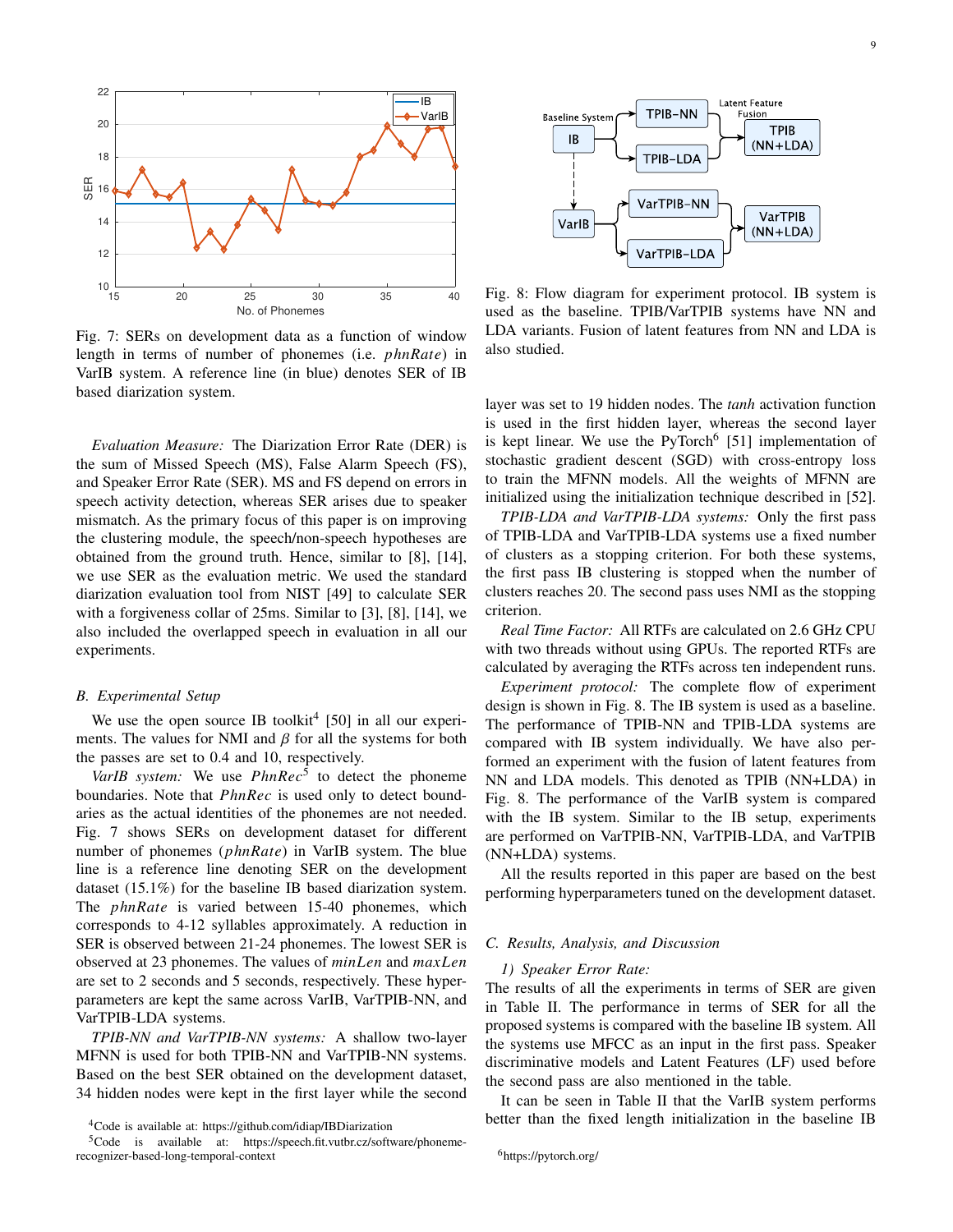10

| System         | Segment Initialization | Discriminative Model(s)                           | Features                                                                                        | Dev                          | Test Set                     |                              |                              |                              |
|----------------|------------------------|---------------------------------------------------|-------------------------------------------------------------------------------------------------|------------------------------|------------------------------|------------------------------|------------------------------|------------------------------|
|                |                        |                                                   |                                                                                                 | RT-04Dev                     | RT-04Eval                    | RT-05Eval                    | $AMI-1$                      | $AMI-2$                      |
| IB             | Fixed                  | $\overline{\phantom{a}}$                          | <b>MFCC</b>                                                                                     | 15.1                         | 13.5                         | 16.4                         | 17.9                         | 23.5                         |
|                |                        |                                                   | Proposed Systems                                                                                |                              |                              |                              |                              |                              |
| VarIB          | Varying                | -                                                 | <b>MFCC</b>                                                                                     | 12.3                         | 12                           | 15.3                         | 17.8                         | 22.6                         |
| <b>TPIB</b>    | Fixed                  | <b>MFNN</b><br><b>LDA</b><br>MFNN+LDA<br>MFNN+LDA | $LF_{NN}$<br>LF <sub>LDA</sub><br>$LF_{NN} + LF_{LDA}$ (0.2,0.8)<br>$LF_{NN} + LF_{LDA}$ (Avg.) | 14.2<br>14.7<br>13.1<br>14.2 | 12.6<br>11.6<br>12.6<br>12.4 | 14.2<br>13.2<br>12.6<br>14.5 | 16.1<br>15.7<br>15.4<br>16.3 | 23.6<br>24.5<br>21.9<br>22.2 |
| <b>VarTPIB</b> | Varying                | <b>MFNN</b><br><b>LDA</b><br>MFNN+LDA<br>MFNN+LDA | $LF_{NN}$<br>LF <sub>LDA</sub><br>$LF_{NN} + LF_{LDA}$ (0.6,0.4)<br>$LF_{NN} + LF_{LDA}$ (Avg.) | 12<br>13.8<br>11.6<br>12.6   | 9.9<br>12.8<br>11.7<br>11.9  | 14.2<br>12.5<br>15.1<br>13.9 | 17.5<br>14.8<br>13.2<br>15.1 | 20.9<br>21.3<br>21.1<br>21.1 |

TABLE II: Speaker Error Rates (SERs) for different systems. The best case performance for each dataset is given in bold font. The SER of all the proposed architectures is compared with the baseline IB system.



Fig. 9: SER for different feature fusing weights for  $LF_{NN}$  and  $LF_{LDA}$ . X-axis denotes weight for  $LF_{NN}$  (i.e.  $w_N$ ) and the remaining  $w_L = 1 - w_N$  is assigned to  $LF_{LDA}$ . The SERs are shown on the development dataset for different systems. The blue color line denotes SER of the IB based system.

system for all datasets. The VarIB system shows a 2.8% absolute improvement on the development set. Best-case absolute improvement of 1.5% and 1.1% is observed on RT-04Eval and RT-05Eval datasets, respectively. Consistent improvements are observed across all datasets. This suggests that equal distribution of speaker information in terms of phonemes across different segments leads to a better clustering solution. The other set of systems, including TPIB-NN and TPIB-LDA, consists of those that use the fixed length segment initialization. Absolute improvements of 2.2% and 3.2% are observed on RT-05Eval dataset for TPIB-NN and TPIB-LDA systems, respectively. It can be seen that both systems outperform the baseline IB system on most datasets.

We also conduct an experiment where both MFNN and LDA are used after the first pass as speaker discriminative models. Both the models were trained independently using the first pass output labels and the spectral features. Since performing LDA is fast, the overall RTF of the TPIB-NN system does not change significantly. The posteriors obtained from MFNN and LDA using  $LF_{NN}$  and  $LF_{LDA}$  were fused before the second pass as follows [5],

$$
P_t(\mathbf{y}) = P(\mathbf{y}|\mathbf{F_t}).w_N + P(\mathbf{y}|\mathbf{L_t}).w_L
$$
 (5)

where  $\mathbf{F}_t$  and  $\mathbf{L}_t$  are feature vectors at time **t** from  $LF_{NN}$ and  $LF_{LDA}$ , respectively. **y** is a vector representation for  $y_i$  $(i = 1...N)$  and  $y_i$  refers to the *i*-th Gaussian component of the respective feature streams. Here,  $w_N$  and  $w_L$  are the weights assigned to  $LF_{NN}$  and  $LF_{LDA}$ , respectively, such that  $w_N + w_L = 1$ . The final posterior representation  $P_t(y)$  is then used for the second pass IB clustering. The combination of features shows improvement over individual latent feature streams on most datasets. It shows absolute improvements of 3.8% and 2.5% compared to the baseline IB system on RT-05Eval and AMI-1 datasets, respectively. This indicates the presence of complementary information in the latent features derived from different discriminative models.

In order to test the robustness of the proposed system against different feature weight combinations, we also report the average SER across all the feature fusing weights. It can be seen that on average (under different feature weight combinations), the proposed systems perform significantly better than the baseline IB system on all datasets. The bestcase absolute improvement observed is 1.9% on RT-05Eval dataset. Notice that the SERs are averaged over different fusing weights and hence the reported improvement is significant.

The final set of proposed systems are VarTPIB-NN and VarTPIB-LDA. The VarTPIB-NN showed an improvement of 3.6% and 2.6% on RT-04Eval and AMI-2 datasets, respectively. The VarTPIB-LDA showed an improvement of 3.9% on RT-05Eval dataset. The combination of latent features from MFNN and LDA results in a significant improvement of 4.7% on AMI-1 dataset. The latent feature combination in the case of VarTPIB systems did not always show an improvement over both the individual systems. However, the observed SERs are always better than the baseline IB, TPIB, and VarIB systems on most datasets. Similar to the systems using fixed length segment initialization (TPIB), the averaged SER over all the fusing weights for the VarTPIB system is better than the baseline IB on all datasets. It shows a significant absolute improvement of 2.5% and 2.8% over the baseline IB system on RT-05Eval and AMI-1 datasets, respectively. As shown in Table II, the SERs of VarTPIB systems are better than that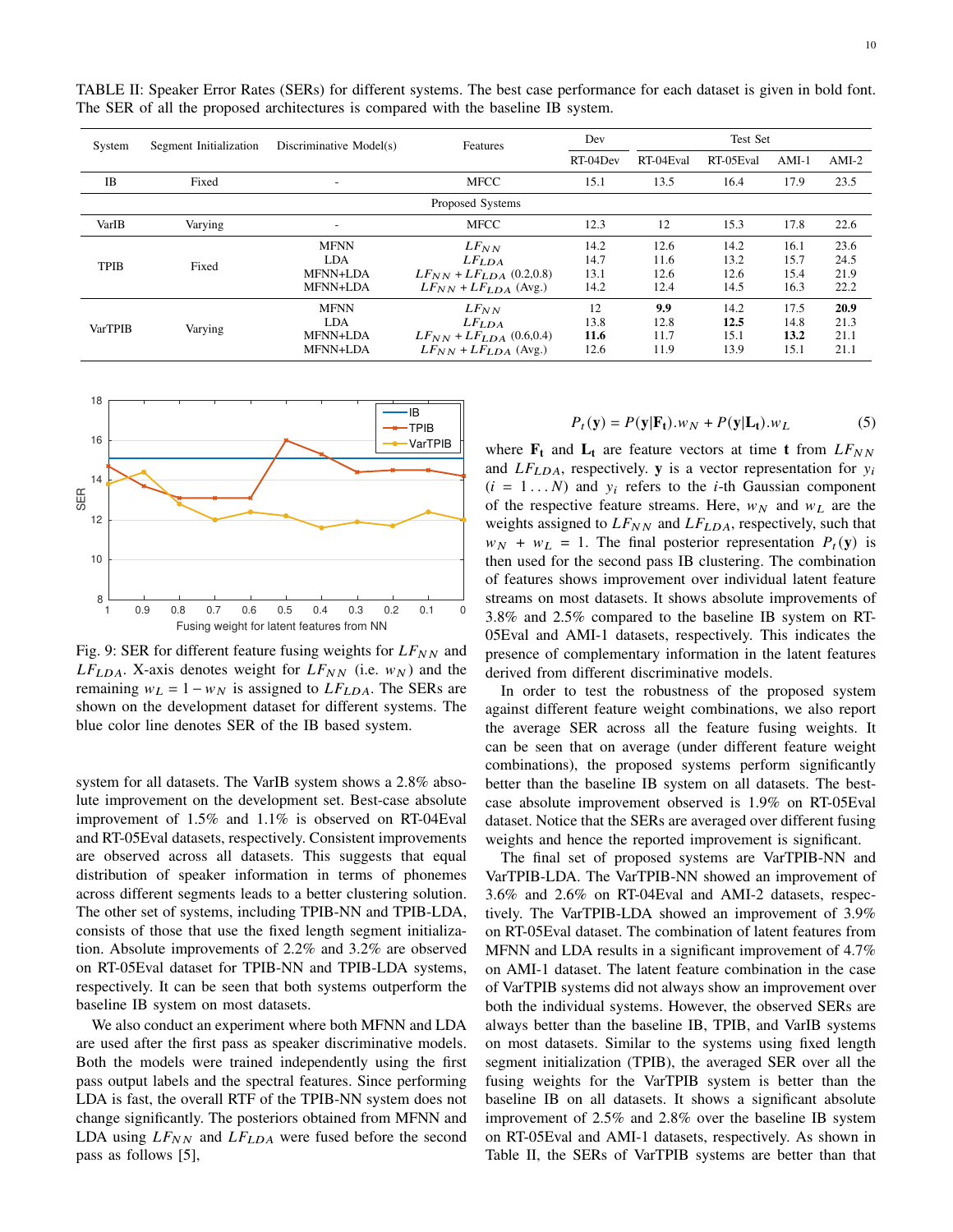TABLE III: Comparison of proposed system with the stateof-the-art AHC on x-vectors with VB realignment. SERs on best performing proposed system, i.e., VarTPIB (0.6, 0.4) is mentioned. Lowest SERs achieved by the proposed approaches is also mentioned in the last column.

| <b>Dataset</b>         | Baseline IB<br>system | State-of-the-art<br>x-vector system | <b>VarTPIB</b><br>(0.6, 0.4) | Best SER on<br>proposed systems |  |  |
|------------------------|-----------------------|-------------------------------------|------------------------------|---------------------------------|--|--|
| RT-04Dev<br>(Dev. set) | 15.1<br>10.4          |                                     | 11.6                         | 11.6                            |  |  |
| <b>Test Set</b>        |                       |                                     |                              |                                 |  |  |
| RT-04Eval              | 13.5                  | 10.9                                | 11.7                         | 9.9                             |  |  |
| RT-05Eval              | 16.4                  | 10.4                                | 15.1                         | 12.5                            |  |  |
| $AMI-1$                | 17.9                  | 9.7                                 | 13.2                         | 13.2                            |  |  |
| $AMI-2$                | 23.5                  | 10.5                                | 21.1                         | 20.9                            |  |  |

of VarIB and TPIB systems, showing clearly that the varying length segment initialization in tandem with a two-pass setup improves the performance significantly.

Fig. 9 shows SERs for different values of  $w_N$  and  $w_L$ weights for fixed length (TPIB's  $LF_{NN}$  and  $LF_{LDA}$ ) and varying length (VarTPIB's  $LF_{NN}$  and  $LF_{LDA}$ ) systems on development dataset. It can be seen that both the systems perform better than the baseline for most of the values of fusing weights. This confirms the robustness of all the proposed systems to feature fusing weight combinations. It can be seen that the VarTPIB system performs consistently best among all the three systems.

# *Comparison of proposed systems with the state-of-the-art x-vector based system:*

In this section, we compare the performance of the proposed systems with the state-of-the-art Agglomerative Hierarchical Clustering (AHC) [53] on x-vector (deep speaker embedding) system [30]. This system clusters the x-vector embeddings in an agglomerative bottom-up approach. Note that the xvector model is trained on huge amounts of labeled data in a supervised manner, whereas the proposed systems (and the baseline IB system) do not use any speaker labeled data.

We follow the open-source Kaldi recipe for building the xvector system [30]. It uses around 5k hours of data (including clean speech and augmentation data) for training the time delay neural network (TDNN) [54] in a supervised fashion. The hyperparameters for x-vector extraction, i.e., the window length and the period, are kept at 3.5 seconds and 1.75 seconds, respectively. Probabilistic Linear Discriminant Analysis (PLDA) [55] [56] models are whitened using corresponding NIST and AMI datasets. The PLDA score threshold is also calibrated on the development dataset. The speaker boundaries obtained after AHC on x-vector is subjected to Variational Bayes (VB) realignment [57]. Similar to [30], the parameters for VB are learned using the VoxCeleb dataset. All the hyper-parameters are tuned to give the best results on the development dataset.

As expected, the x-vectors based diarization system performs significantly better than the unsupervised baseline IB system on all datasets. It can be seen from the Table III that the best system, i.e., the VarTPIB system with fusing weights of (0.6, 0,4) show comparable performance to the x-vector system



Fig. 10: t-SNE plots for segments in a recording from development set. Different colors represent different speakers.

on some datasets (RT-04Dev and RT04Eval). The lowest SER performance (last column) of the proposed systems shows how close the proposed systems can reach near to the x-vector system's performance. It can be seen that the best SERs are comparable to that of the state-of-the-art x-vector system on most datasets (except for AMI-2 dataset).

Detailed analysis on the performance related to the IB approach is given in [3]. The GMM in an IB approach is estimated using data from the same meeting. The variations in the background noise in a recording and the overlapping speech affect the IB clustering process [3]. Since the proposed systems are based on the IB approach, they show similar behavior. The AMI-2 dataset contains noisy recordings that show high SER on the IB approach. For example, IS1006c and ES2013b meetings show a high SER of 40% and 38% for the IB system, respectively. This is mainly attributed to the lack of robustness to the noisy conditions for IB approach. On the other hand, the TDNN model in the x-vector system is trained on 1000s of hours of speaker labeled data that is augmented with noise datasets (MUSAN and  $RIRs$ )<sup>7</sup> hence it is robust to different types of noise. Note that the proposed systems do not use any speaker labeled data to obtain speaker embeddings, unlike the x-vector based system.

#### *2) On Speaker Discrimination:*

To observe the speaker separation and the correctness in the speaker's relative labels, we plot the t-Distributed Stochastic Neighbor Embedding (t-SNE) projections [58] of 3 speaker segments along with their speaker identities (relative) taken from all systems. For the t-SNE study, the actual speaker identities corresponding to the ground-truth speaker labels were obtained using the standard NIST evaluation tool. This was cross-verified by listening to the segments for the correctness. Fig. 10 shows the t-SNE projections on the 2d plane for short speaker segments in different feature spaces for all systems. Fig. 10(a) shows the ground truth in MFCC space where three different speakers are present. Fig. 10(b) also shows the MFCC space, but IB system has detected only two speakers. The VarIB correctly identifies three speakers

<sup>7</sup>https://openslr.org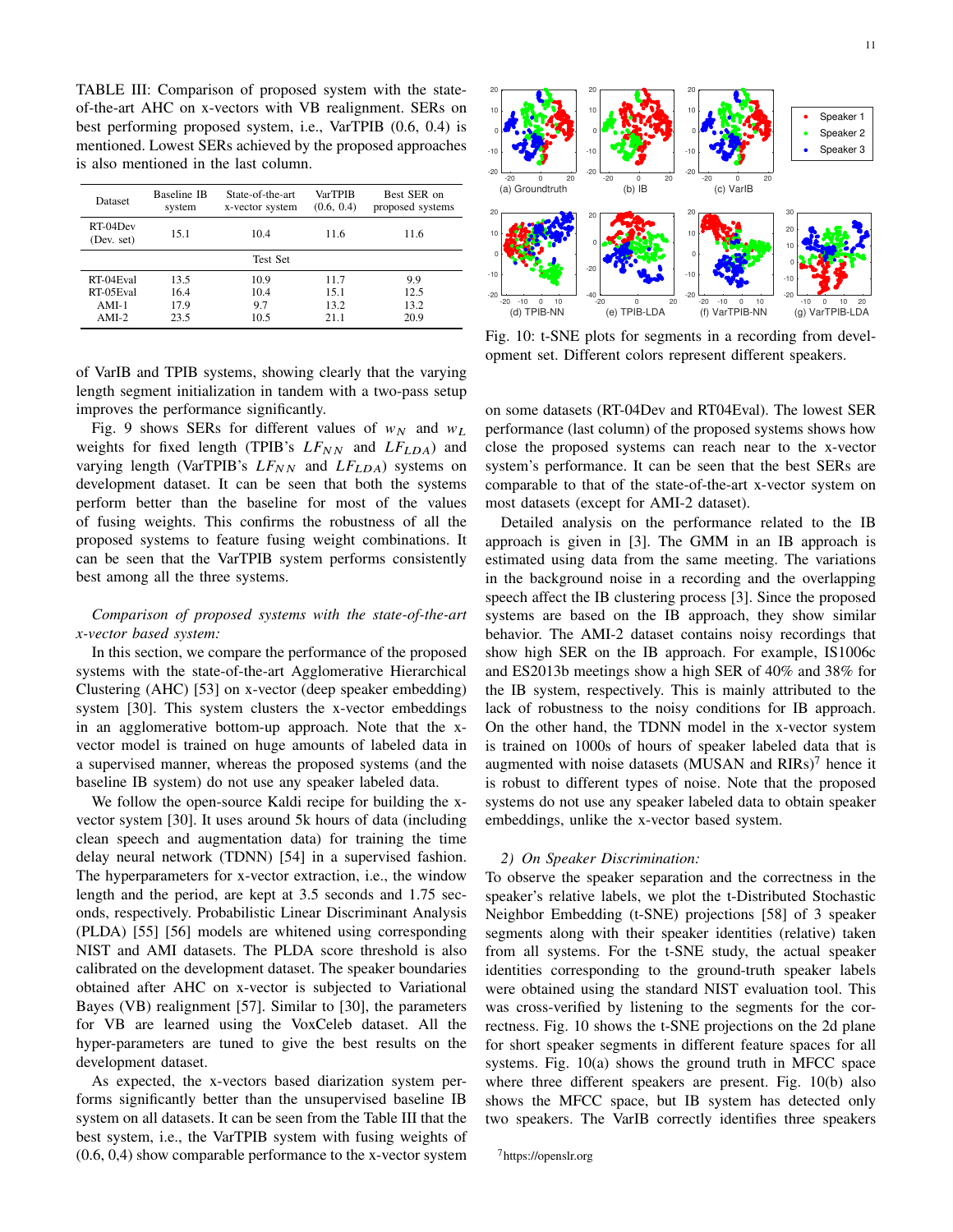TABLE IV: Module-wise RTFs (x10) for different systems on development dataset.

| Computation 1 | IΒ<br>Clustering 1 | KL-HMM<br>Realignment 1 | <b>Discriminative</b><br>Model Training | Posterior<br>Computation 2 | IB<br>Clustering 2 | KL-HMM<br>Realignment 2  |
|---------------|--------------------|-------------------------|-----------------------------------------|----------------------------|--------------------|--------------------------|
| 0.19          | 0.46               | 0.09                    | -                                       |                            |                    |                          |
| 0.17          | 0.36               | 0.09                    | $\overline{\phantom{a}}$                |                            |                    | $\overline{\phantom{a}}$ |
| 0.17          | 0.50               | 0.09                    | 0.97                                    | 0.16                       | 0.46               | 0.09                     |
| 0.18          | 0.48               |                         | 0.01                                    | 0.18                       | 0.50               | 0.07                     |
|               |                    |                         |                                         |                            |                    |                          |

TABLE V: Overall RTF (x10) for different systems on development dataset.

| System                            | RTF(x10)     |
|-----------------------------------|--------------|
| ΙB                                | 0.74         |
| x-vector                          | 2.13         |
| VarIB                             | 0.82         |
| <b>TPIB-NN</b><br><b>TPIB-LDA</b> | 2.44<br>1.42 |
| VarTPIB-NN<br>VarTPIB-LDA         | 2.58<br>1.61 |

in the MFCC space itself, as it can be seen from Fig. 10(c). The t-SNE plot for TPIB-NN system (Fig. 10(d)) shows that the three speakers are correctly detected, but the speaker spaces do overlap. The VarTPIB-NN system shows a better separation than TPIB-NN as seen in Fig. 10(f). Similar trends were also observed for  $LF_{LDA}$  space in the case of TPIB-LDA (Fig. 10(e)) and VarTPIB-LDA (Fig. 10(g)). Overall, the proposed discriminative frameworks emphasize on the differences between speakers in a given conversation.

## *3) Real Time Factor:*

The module-wise split in RTFs scaled by a factor of 10 (for readability) for IB, VarIB, TPIB-NN and TPIB-LDA systems are shown in Table IV. The VarTPIB-NN and VarTPIB-LDA systems show similar trends in module-wise RTFs as TPIB-NN and TPIB-LDA, respectively. Hence, we do not report the module-wise split in RTF for VarTPIB-NN and VarTPIB-LDA systems. It can be seen that the significant part of the RTF, i.e., 0.97 in TPIB-NN system comes from MFNN training, which is reduced significantly to 0.01 for TPIB-LDA system. Early stopping of the first pass and no KL-HMM realignment after the first pass also contributes to the reduction in runtime for TPIB-LDA.

The overall RTFs scaled by a factor of 10 for different systems are given in Table V. The RTF of x-vector based system during test time is 2.13, which includes the runtime of x-vector extraction from the trained TDNN model, PLDA score estimation, performing AHC on x-vectors, and VB based refinement. The IB and VarIB systems are the fastest among all the systems with a similar RTF of 0.74 and 0.82, respectively. The VarIB system improves the SER without significantly degrading the RTF of IB system. The RTF of TPIB-NN and VarTPIB-NN systems are in a similar range of 2.4 - 2.6. Note that the given RTFs are scaled by a factor of 10. The RTF of TPIB-LDA and VarTPIB-LDA systems are also in a similar range of 1.4 - 1.6. The TPIB-LDA and VarTPIB-

LDA systems show 41.8% and 37.6% relative improvements in RTF compared to TPIB-NN and VarTPIB-NN systems, respectively.

Overall, the proposed systems have RTFs well below 1 (or 10 in scaled RTF value) and are only 2-3 times slower than IB based system with significant improvements in SER.

## VII. SUMMARY AND CONCLUSION

We propose different architectures for IB based diarization system focusing on two critical challenges in diarization; (i) Segment initialization, and (ii) Speaker discriminative representation. In the first part, we propose a varying length segment initialization technique for the IB system using phoneme rate information. Here, the segments are initialized such that different segments have a similar number of phonemes. We show that a proper initialization of segments results in a better SER with negligible degradation in runtime. In the second part of the work, we show how the TPIB-NN and TPIB-LDA systems help to incorporate the speaker discriminative features during the diarization process itself. This in turn improves the diarization performance significantly. Moreover, the runtime of TPIB-NN is further improved by the TPIB-LDA system. In the third part of the work, we combine the VarIB and TPIB systems to propose VarTPIB systems that leverage the advantages of both, i.e., better segment initialization and speaker discriminative features. The VarTPIB systems show significant improvement in the performance compared to the baseline IB system, and the proposed VarIB and TPIB systems. In conclusion, we show that a good segment initialization along with the speaker discriminative features results in a good clustering solution.

As the focus of this work is towards different frameworks, we used standard MFCC in all our experiments. However, other spectral features like MFS and LFS [8] [14], and group delay based features [15] can also be used in the proposed architectures. The proposed systems are generic enough to be used along with deep embeddings instead of standard spectral features. Hence, in future we would also like to study different data-derived features such as i-vectors [59], d-vectors [31], xvectors [39], and c-vectors [32] in the proposed architectures. We also plan to extend the TPIB and the VarTPIB systems to perform multiple passes of IB and VarIB based clustering to further refine the speaker boundaries.

#### ACKNOWLEDGEMENT

We would like to thank the Defence Research and Development Organisation (DRDO), India for supporting a part of this work under the project CSE1314142DRDOHEMA.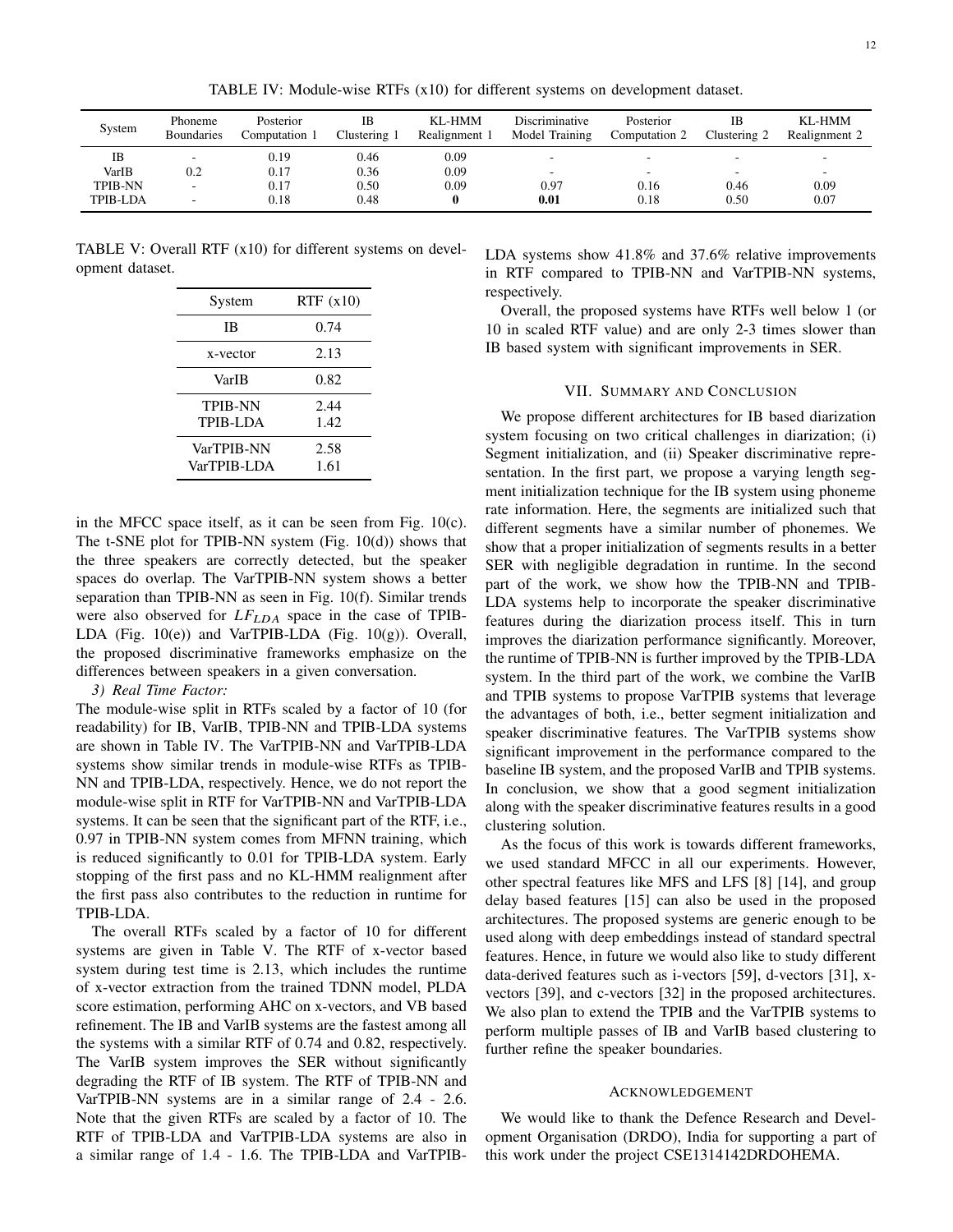#### **REFERENCES**

- [1] X. Anguera Miro, S. Bozonnet, N. Evans, C. Fredouille, G. Friedland, and O. Vinyals, "Speaker Diarization: A Review of Recent Research," *IEEE Transactions on Audio, Speech, and Language Processing*, vol. 20, no. 2, pp. 356–370, 2012.
- [2] "IBM Watson: Who's speaking? : Speaker Diarization with Watson Speech-to-Text API," https://www.ibm.com/blogs/bluemix/2017/05/ whos-speaking-speaker-diarization-watson-speech-text-api/.
- [3] D. Vijayasenan, F. Valente, and H. Bourlard, "An Information Theoretic Approach to Speaker Diarization of Meeting Data," *IEEE Transactions on Audio, Speech, and Language Processing*, vol. 17, no. 7, pp. 1382– 1393, 2009.
- [4] ——, "KL Realignment for Speaker Diarization with Multiple Feature Streams," in *Proceedings of INTERSPEECH*, 2009, pp. 1059–1062.
- [5] ——, "An Information Theoretic Combination of MFCC and TDOA Features for Speaker Diarization," *IEEE Transactions on Audio, Speech, and Language Processing*, vol. 19, no. 2, pp. 431–438, 2011.
- [6] S. Madikeri, D. Imseng, and H. Bourlard, "Improving real time factor of information bottleneck-based speaker diarization system," *Idiap*, 2015.
- [7] M. Sinclair and S. King, "Where are the Challenges in Speaker Diarization?" in *IEEE International Conference on Acoustics, Speech and Signal Processing (ICASSP)*, 2013, pp. 7741–7745.
- [8] N. Dawalatabad, S. Madikeri, C. C. Sekhar, and H. A. Murthy, "Two-Pass IB Based Speaker Diarization System Using Meeting-Specific ANN Based Features," in *Proceedings of INTERSPEECH*, 2016, pp. 2199– 2203.
- [9] C. M. Bishop, *Pattern Recognition and Machine Learning (Information Science and Statistics)*. Berlin, Heidelberg: Springer-Verlag, 2006.
- [10] C. Yu and J. H. L. Hansen, "Active Learning based Constrained Clustering for Speaker Diarization," *IEEE/ACM Transactions on Audio, Speech, and Language Processing*, vol. 25, no. 11, pp. 2188–2198, Nov 2017.
- [11] T. J. Park and P. Georgiou, "Multimodal Speaker Segmentation and Diarization Using Lexical and Acoustic Cues via Sequence to Sequence Neural Networks," in *Proceedings of INTERSPEECH*, 2018, pp. 1373– 1377.
- [12] T. J. Park, K. J. Han, J. Huang, X. He, B. Zhou, P. Georgiou, and S. Narayanan, "Speaker Diarization with Lexical Information," in *Proceedings of INTERSPEECH*, 2019, pp. 391–395.
- [13] N. Dawalatabad, J. Kuriakose, C. C. Sekhar, and H. A. Murthy, "Information Bottleneck based Percussion Instrument Diarization System for Taniavartanam Segments of Carnatic Music Concerts," in *Proceedings of INTERSPEECH*, 2018, pp. 1215–1219.
- [14] S. Madikeri and H. Bourlard, "Filterbank Slope based Features for Speaker Diarization," in *IEEE International Conference on Acoustics, Speech and Signal Processing (ICASSP)*, 2014, pp. 111–115.
- [15] M. Yadav, A. K. Sao, A. D. Dileep, and P. Rajan, "Group Delay Functions for Speaker Diarization," in *Twenty Second National Conference on Communication (NCC), IEEE*, 2016, pp. 1–5.
- [16] S. Shum, N. Dehak, E. Chuangsuwanich, D. Reynolds, and J. Glass, "Exploiting Intra-Conversation Variability for Speaker Diarization," in *Proceedings of INTERSPEECH*, 2011, pp. 945–948.
- [17] S. Madikeri, P. Motlicek, and H. Bourlard, "Combining SGMM Speaker Vectors and KL-HMM approach for Speaker Diarization," in *IEEE International Conference on Acoustics, Speech and Signal Processing (ICASSP)*, 2015, pp. 4834–4838.
- [18] I. Lapidot and J. F. Bonastre, "Integration of LDA into a Telephone Conversation Speaker Diarization System," in *IEEE 27th Convention of Electrical Electronics Engineers in Israel (IEEEI)*, 2012, pp. 1–4.
- [19] G. Le Lan, D. Charlet, A. Larcher, and S. Meignier, "Iterative PLDA Adaptation for Speaker Diarization," in *Proceedings of INTERSPEECH*, 2016, pp. 2175–2179.
- [20] S. H. Yella, A. Stolcke, and M. Slaney, "Artificial Neural Network Features for Speaker Diarization," in *IEEE Spoken Language Technology Workshop (SLT)*, 2014, pp. 402–406.
- [21] G. Le Lan, D. Charlet, A. Larcher, and S. Meignier, "A Triplet Ranking-based Neural Network for Speaker Diarization and Linking," in *Proceedings of INTERSPEECH*, 2017, pp. 3572–3576.
- [22] H. Bredin, "TristouNet: Triplet Loss for Speaker Turn Embedding," in *IEEE International Conference on Acoustics, Speech and Signal Processing (ICASSP)*, 2017, pp. 5430–5434.
- [23] D. Garcia-Romero, D. Snyder, G. Sell, D. Povey, and A. McCree, "Speaker Diarization using Deep Neural Network Embeddings," in *IEEE International Conference on Acoustics, Speech and Signal Processing (ICASSP)*, 2017, pp. 4930–4934.
- [24] Q. Wang, C. Downey, L. Wan, P. A. Mansfield, and I. L. Moreno, "Speaker Diarization with LSTM," in *IEEE International Conference on Acoustics, Speech and Signal Processing (ICASSP)*, 2018, pp. 5239– 5243.
- [25] Q. Lin, R. Yin, M. Li, H. Bredin, and C. Barras, "LSTM Based Similarity Measurement with Spectral Clustering for Speaker Diarization," in *Proceedings of INTERSPEECH*, 2019, pp. 366–370.
- [26] H. Dubey, A. Sangwan, and J. H. L. Hansen, "Transfer Learning Using Raw Waveform Sincnet for Robust Speaker Diarization," in *IEEE International Conference on Acoustics, Speech and Signal Processing (ICASSP)*, 2019, pp. 6296–6300.
- [27] M. Ravanelli and Y. Bengio, "Speaker Recognition from Raw Waveform with SincNet," in *IEEE Spoken Language Technology Workshop (SLT)*, 2018, pp. 1021–1028.
- [28] Y. Fujita, N. Kanda, S. Horiguchi, K. Nagamatsu, and S. Watanabe, "End-to-End Neural Speaker Diarization with Permutation-Free Objectives," in *Proceedings of INTERSPEECH*, 2019, pp. 4300–4304.
- [29] Y. Fujita, N. Kanda, S. Horiguchi, Y. Xue, K. Nagamatsu, and S. Watanabe, "End-to-end Neural Speaker Diarization with Self-attention," *ArXiv e-prints*, p. arXiv:1909.06247, Sep. 2019.
- [30] G. Sell, D. Snyder, A. McCree, D. Garcia-Romero, J. Villalba, M. Maciejewski, V. Manohar, N. Dehak, D. Povey, S. Watanabe, and S. Khudanpur, "Diarization is Hard: Some Experiences and Lessons Learned for the JHU Team in the Inaugural DIHARD Challenge," in *Proceedings of INTERSPEECH*, 2018, pp. 2808–2812.
- [31] L. Wan, Q. Wang, A. Papir, and I. Lopez-Moreno, "Generalized End-to-End Loss for Speaker Verification," in *IEEE International Conference on Acoustics, Speech and Signal Processing (ICASSP)*, 2018, pp. 4879– 4883.
- [32] G. Sun, C. Zhang, and P. C. Woodland, "Speaker Diarisation using 2D Self-attentive Combination of Embeddings," in *IEEE International Conference on Acoustics, Speech and Signal Processing (ICASSP)*, 2019, pp. 5801–5805.
- [33] A. Zhang, Q. Wang, Z. Zhu, J. Paisley, and C. Wang, "Fully Supervised Speaker Diarization," in *IEEE International Conference on Acoustics, Speech and Signal Processing (ICASSP)*, 2019, pp. 6301–6305.
- [34] N. Dawalatabad, S. Madikeri, C. C. Sekhar, and H. A. Murthy, "Incremental Transfer Learning in Two-pass Information Bottleneck Based Speaker Diarization System for Meetings," in *IEEE International Conference on Acoustics, Speech and Signal Processing (ICASSP)*, 2019, pp. 6291–6295.
- [35] E. S. Olivas, J. D. M. Guerrero, M. M. Sober, J. R. M. Benedito, and A. J. S. Lopez, *Handbook Of Research On Machine Learning Applications and Trends: Algorithms, Methods and Techniques - 2 Volumes*. Hershey, PA: Information Science Reference - Imprint of: IGI Publishing, 2009.
- [36] I. Goodfellow, Y. Bengio, and A. Courville, *Deep Learning*. The MIT Press, 2016.
- [37] A. Jati and P. Georgiou, "Speaker2Vec: Unsupervised Learning and Adaptation of a Speaker Manifold Using Deep Neural Networks with an Evaluation on Speaker Segmentation," in *Proceedings of INTER-SPEECH*, 2017, pp. 3567–3571.
- [38] A. Jati and P. Georgiou, "Neural Predictive Coding using Convolutional Neural Networks towards Unsupervised Learning of Speaker Characteristics," *ArXiv e-prints*, Feb. 2018.
- [39] D. Snyder, D. Garcia-Romero, G. Sell, D. Povey, and S. Khudanpur, "X-Vectors: Robust DNN Embeddings for Speaker Recognition," in *IEEE International Conference on Acoustics, Speech and Signal Processing (ICASSP)*, 2018, pp. 5329–5333.
- [40] N. Tishby, F. C. Pereira, and W. Bialek, "The Information Bottleneck Method," *in NEC Research Institute TR*, 1998.
- [41] P. M. Kumar, J. Sebastian, and H. A. Murthy, "Musical Onset Detection on Carnatic Percussion Instruments," in *Twenty First National Conference on Communications (NCC)*. IEEE, 2015, pp. 1–6.
- [42] "BUT Phoneme Recognizer," https://speech.fit.vutbr.cz/software/ phoneme-recognizer-based-long-temporal-context.
- [43] L. Rabiner and R. Schafer, *Digital Processing of Speech Signals*, ser. Prentice-Hall signal processing series. Prentice-Hall, 1978.
- [44] N. Evans, S. Bozonnet, D. Wang, C. Fredouille, and R. Troncy, "A Comparative Study of Bottom-Up and Top-Down Approaches to Speaker Diarization," *IEEE Transactions on Audio, Speech, and Language Processing*, vol. 20, no. 2, pp. 382–392, Feb 2012.
- [45] H. Bredin, "pyannote.metrics: A Toolkit for Reproducible Evaluation, Diagnostic, and Error Analysis of Speaker Diarization Systems," in *Proceedings of INTERSPEECH*, 2017.
- [46] "Linguistic Data Consortium," https://catalog.ldc.upenn.edu/.